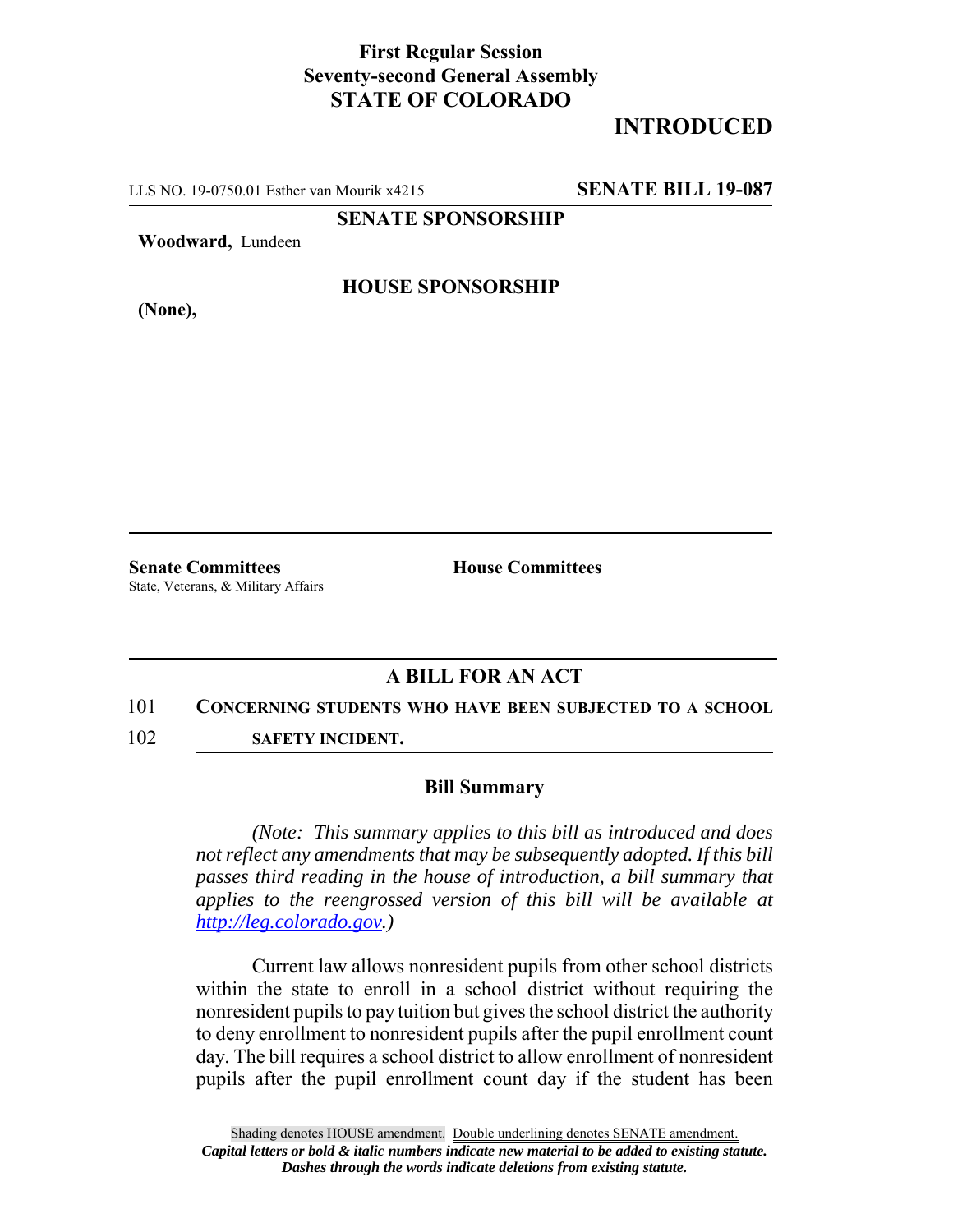subjected to a school safety incident.

Current law allows contributions to a qualified state tuition program, also known as a 529 account, so long as the distributions are used for qualified higher education expenses, with some exceptions, but not for elementary and secondary tuition expenses. The federal "Tax Cuts and Jobs Act", which became law in December 2017, added distributions for tuition expenses in connection with enrollment or attendance at an elementary or secondary public, private, or religious school as qualified distributions, thereby allowing, on the federal level, income tax-free distributions for certain elementary and secondary education expenses in addition to already authorized income tax-free distributions for higher education expenses.

The bill makes similar, but limited, changes to Colorado law to allow a deduction for contributions to qualified state tuition programs for tuition expenses for a student who has been subjected to a school safety incident in connection with enrollment or attendance at an elementary or secondary public, private, or religious school. The bill designates such expenses for a student who has been subjected to a school safety incident as qualified distributions, which ensures that a taxpayer does not encounter tax recapture of any claimed deductions when such contributions are distributed for tuition expenses for a student who has been subjected to a school safety incident in connection with enrollment or attendance at an elementary or secondary public, private, or religious school.

- 1 *Be it enacted by the General Assembly of the State of Colorado:*
- 

2 **SECTION 1. Legislative declaration.** (1) The general assembly 3 hereby finds and declares that:

 (a) Students enrolled in an elementary or secondary public, private, or religious school in Colorado who are subjected to incidents of battery; harassment; hazing; bullying; kidnapping; physical attack; robbery; sexual offense that involves either harassment, assault, or battery; threat or intimidation; or fighting at school should be able to transfer to another elementary or secondary public, private, or religious school for their safety; and

11 (b) Parents, guardians, family members, and friends of any student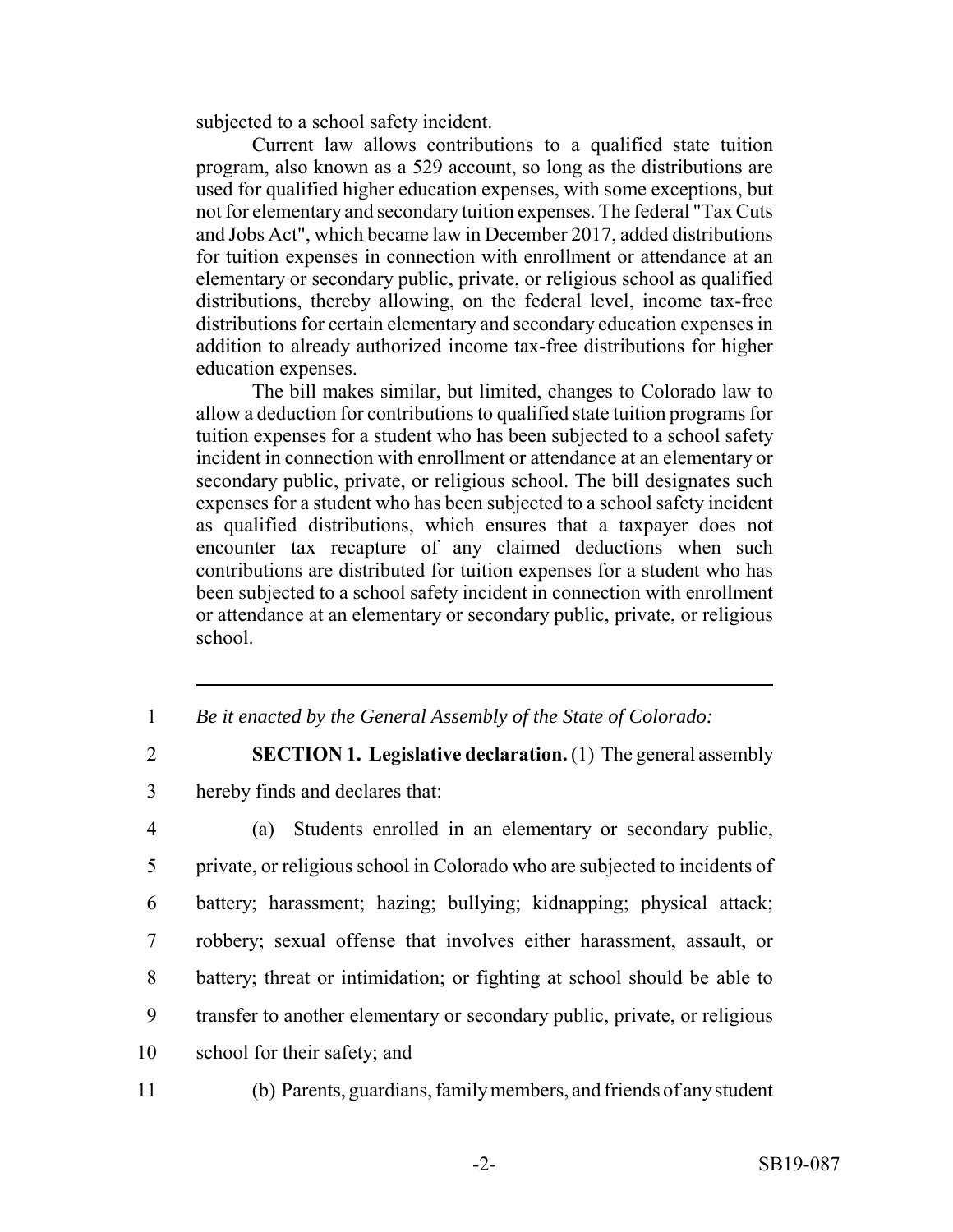who has been subjected to such an incident should have every opportunity to help that student transfer to another elementary or secondary public, private, or religious school.

(2) Therefore, the general assembly finds that it is imperative to:

 (a) Allow parents or guardians to enroll their child, who has been subjected to a school safety incident, as a nonresident pupil at any school district in the state after the pupil enrollment count day; and

 (b) Provide parents, guardians, family members, or friends with the ability to help a student who has been subjected to a school safety incident by updating the Colorado income tax deduction for contributions to qualified state tuition programs to allow for contributions to and distributions from the qualified state tuition program for tuition expenses in connection with the attendance at any elementary or secondary public, private, or religious school.

 **SECTION 2.** In Colorado Revised Statutes, 22-36-101, **amend** 16 (2)(b) introductory portion,  $(2)(b)(IV)$ , and  $(2)(c)$  as follows:

 **22-36-101. Choice of programs and schools within school districts - definitions.** (2) (b) In implementing the provisions of subsection (1) of this section, no school district shall be required to:

 (IV) Enroll any student pursuant to this section in any program or school after the pupil enrollment count day; EXCEPT THAT A SCHOOL DISTRICT SHALL ENROLL A STUDENT AFTER THE PUPIL ENROLLMENT COUNT DAY IF A STUDENT'S PARENT OR LEGAL GUARDIAN ATTESTS, IN WRITING, THAT THE STUDENT HAS BEEN SUBJECTED TO A SCHOOL SAFETY INCIDENT. (c) As used in this subsection (2), unless the context otherwise requires:

(I) "Pupil enrollment count day" has the same meaning as set forth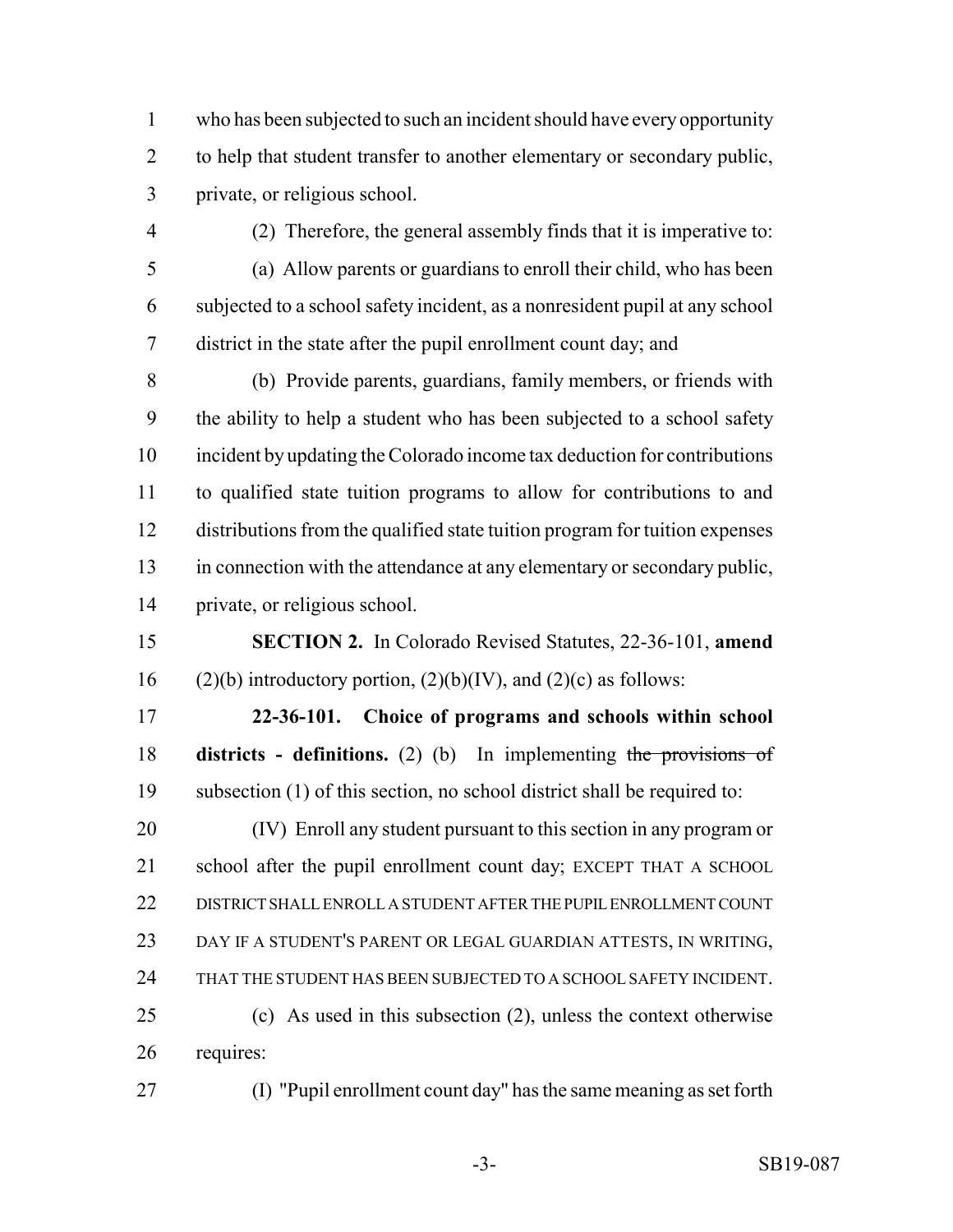1 in section 22-54-103 (10.5).

 (II) "SCHOOL SAFETY INCIDENT" MEANS ANY INCIDENT OF BATTERY; HARASSMENT; HAZING; BULLYING; KIDNAPPING; PHYSICAL ATTACK; ROBBERY; SEXUAL OFFENSE THAT INVOLVES EITHER HARASSMENT, ASSAULT, OR BATTERY; THREAT OR INTIMIDATION; OR FIGHTING THAT A STUDENT HAS BEEN SUBJECTED TO IN SCHOOL WHILE ENROLLED IN AN ELEMENTARY OR SECONDARY PUBLIC, PRIVATE, OR 8 RELIGIOUS SCHOOL IN THE STATE.

 **SECTION 3.** In Colorado Revised Statutes, 39-22-104, **amend** 10 (4)(i)(III) and (4)(i)(IV) as follows:

 **39-22-104. Income tax imposed on individuals, estates, and trusts - single rate - legislative declaration - definitions - repeal.** (4) There shall be subtracted from federal taxable income:

14 (i) (III) No exclusion shall be allowed pursuant to this paragraph  $(i)$  SUBSECTION (4)(i) to the extent that such payments or contributions are excluded from the taxpayer's federal taxable income for the taxable year. 17 Any exclusion taken under this paragraph  $(i)$  SUBSECTION  $(4)(i)$  shall be subject to recapture in the taxable year or years in which any distribution, refund, or any other withdrawal is made pursuant to an advance payment contract, from a savings trust account, or otherwise in connection with a qualified state tuition program for any reason other than:

(A) To pay qualified higher education expenses;

23 (B) As a result of the beneficiary's death or disability;  $\sigma$ 

 (C) As a result of receiving a scholarship and as long as the aggregate amount of distributions, refunds, or withdrawals made pursuant 26 to this sub-subparagraph  $\left(\frac{C}{C}\right)$  SUBSECTION  $(4)(i)(III)(C)$  do not exceed the amount of the scholarship provided during such tax year; OR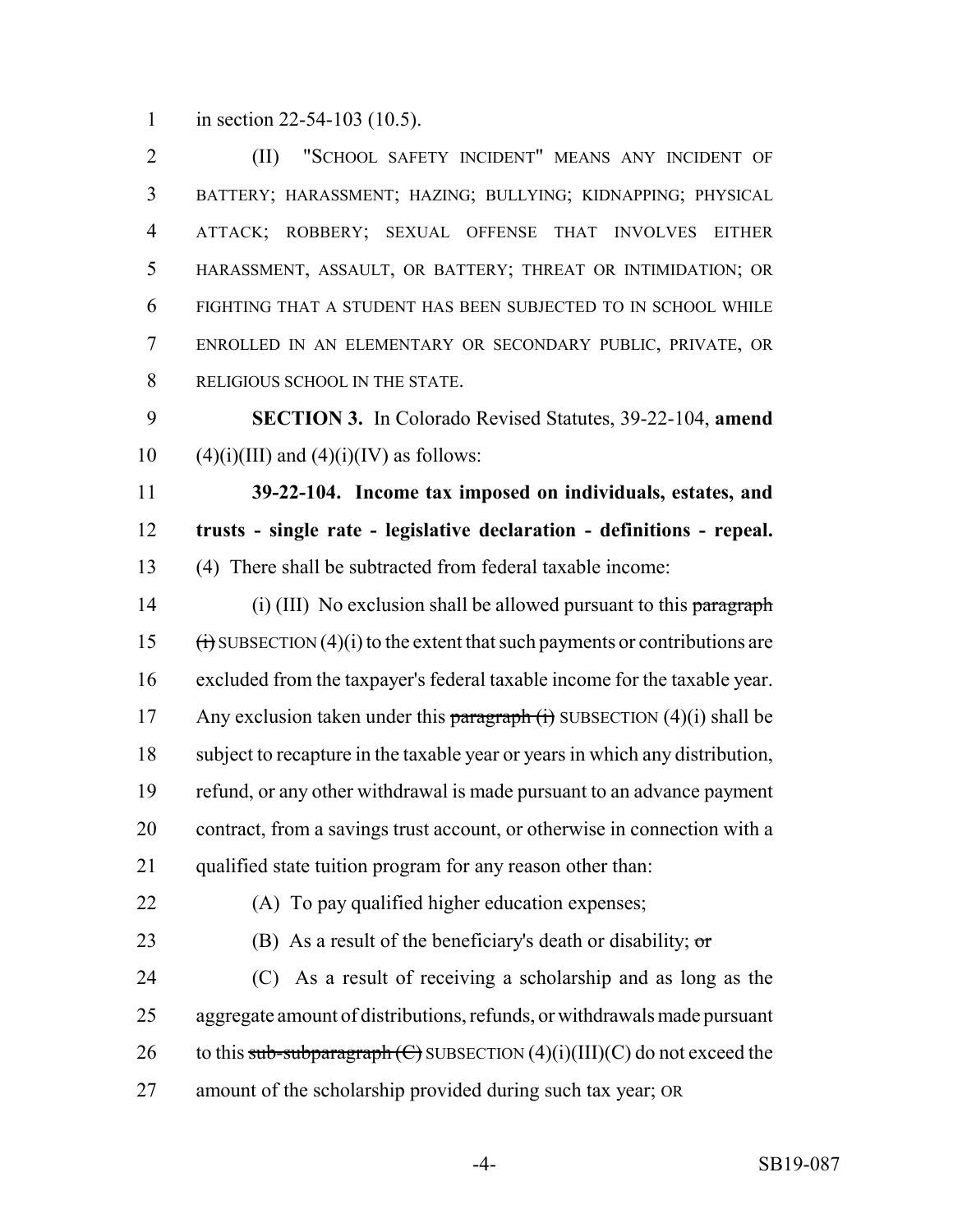(D) TO PAY FOR QUALIFIED ELEMENTARY AND SECONDARY TUITION EXPENSES IN AN AMOUNT NOT TO EXCEED THE DOLLAR AMOUNT LIMITATION SET FORTH IN SECTION 529 (e)(3)(A)(iii) OF THE INTERNAL REVENUE CODE, AS AMENDED, FOR ANY STUDENT ENROLLED IN AN ELEMENTARY OR SECONDARY PUBLIC, PRIVATE, OR RELIGIOUS SCHOOL IN THE STATE WHO HAS BEEN SUBJECTED TO A SCHOOL SAFETY INCIDENT AND WHOSE PARENT OR GUARDIAN HAS ATTESTED, IN WRITING, TO THE INCIDENT HAVING OCCURRED.

9 (IV) As used in this paragraph  $(i)$  SUBSECTION  $(4)(i)$ , UNLESS THE 10 CONTEXT OTHERWISE REQUIRES:

 (A) "Designated beneficiary", means a designated beneficiary as 12 defined in section (e)(1) of the internal revenue code, "qualified state 13 tuition program", means a qualified state tuition program as defined in 14 section 529 (b) of the internal revenue code, and "qualified higher education expenses" means qualified higher education expenses as HAVE 16 THE SAME MEANING AS THOSE TERMS ARE defined in section 529  $(e)(3)$  of the internal revenue code, AS AMENDED.

 (B) "QUALIFIED ELEMENTARY AND SECONDARY TUITION EXPENSES" MEANS EXPENSES RELATED TO ENROLLMENT OR ATTENDANCE AT AN ELEMENTARY OR SECONDARY PUBLIC, PRIVATE, OR RELIGIOUS 21 SCHOOL AS DESCRIBED IN SECTION 529 (c)(7) OF THE INTERNAL REVENUE CODE, AS AMENDED; EXCEPT THAT THE QUALIFIED EXPENSES ARE LIMITED TO A STUDENT WHO HAS BEEN SUBJECTED TO A SCHOOL SAFETY INCIDENT AND WHOSE PARENT OR GUARDIAN HAS ATTESTED, IN WRITING, TO THE INCIDENT HAVING OCCURRED.

**(C) "SCHOOL SAFETY INCIDENT" HAS THE SAME MEANING AS THAT** 27 TERM IS DEFINED IN SECTION 22-36-101  $(2)(c)(II)$ .